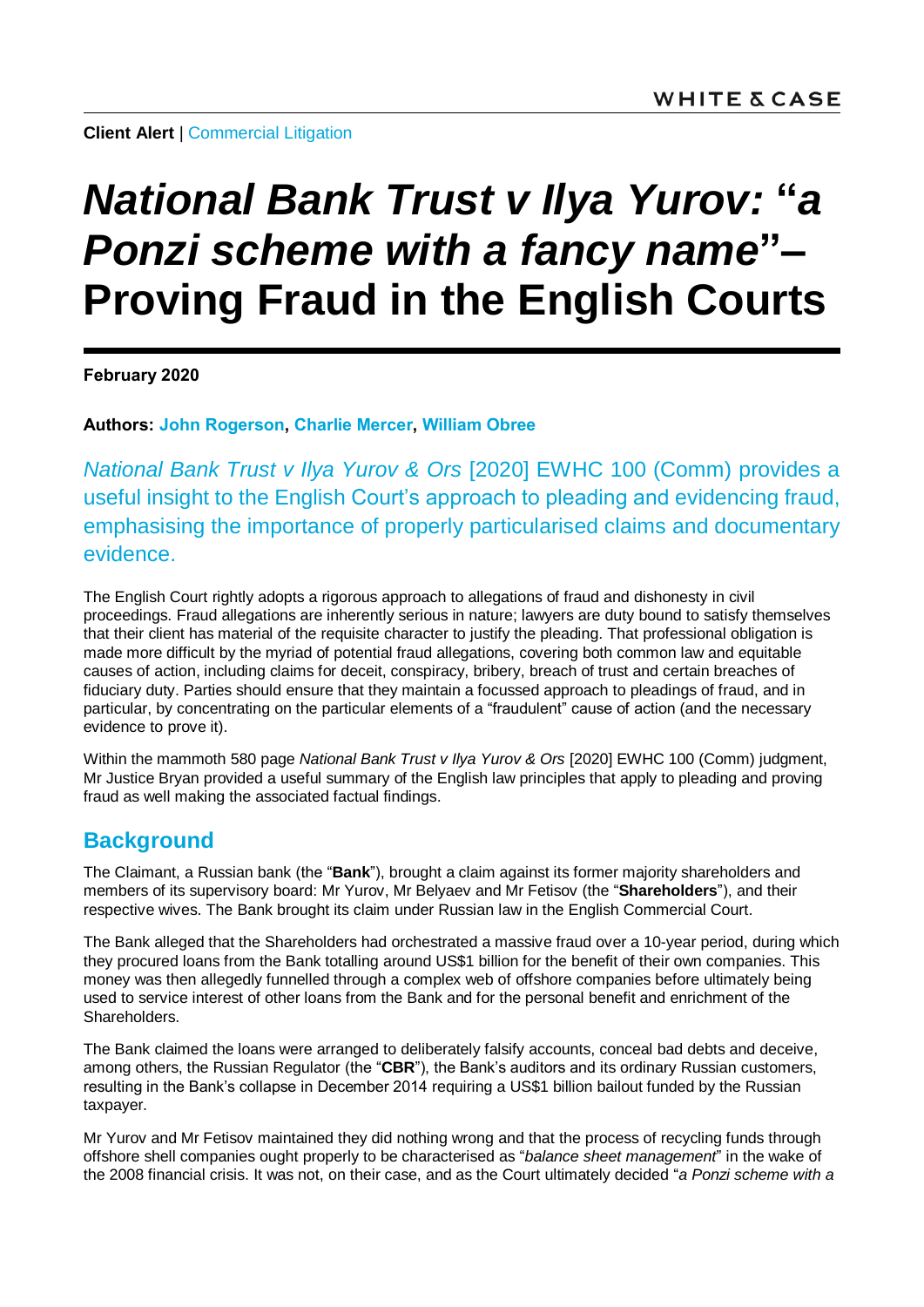*fancy name*". <sup>1</sup> For his part, Mr Belyaev denied all knowledge of the Bank's allegations, and of having participated in the "*balance sheet management*" exercise.

## **Legal Principles**

In his judgment, Bryan J summarised<sup>2</sup> certain key principles that arise when pleading and proving fraud<sup>3</sup> before applying them to the facts of the case.

#### **Pleading and proving fraud**

Fraud or dishonesty must be distinctly alleged and distinctly proved.<sup>4</sup> In other words, fraud must be pleaded with sufficient clarity so that a defendant has proper and fair notice of the allegations it faces. In this respect, it is important that any claimant uses unequivocal language – "dishonesty" or "fraudulently" as opposed to "wilfully" or "recklessly" – to make it clear that the alleged conduct goes beyond negligence.<sup>5</sup>

Second, an allegation of fraud or dishonesty must also be sufficiently particularised, detailing the facts, matters and circumstances relied on to show that a defendant was dishonest and not just negligent. As dishonesty goes to a defendant's state of mind, and defendants are unlikely to make any concessions in this respect, dishonesty often has to be inferred from the primary facts of the case.<sup>6</sup> Fraud is not sufficiently particularised if the facts pleaded are consistent with innocence.

#### **The burden and standard of proof**

In ascertaining a defendant's state of mind, as well as establishing allegations of fraud more generally, both the burden and standard of proof remain as in ordinary civil proceedings; that is, the burden lies with the claimant and the relevant standard is the balance of probabilities.<sup>7</sup>

#### **Inherent probabilities**

Although the standard of proof remains the same, clearer evidence is required to prove fraud than to prove negligence or innocence; absent other information, the more serious the wrongdoing, the less likely it is to have occurred, because most people are not serious wrongdoers.<sup>8</sup>

#### **Documentary evidence**

Witness evidence is imperfect, as is the Court's ability to assess its honesty and reliability; human memories are fallible and people can convince themselves that their false recollections are correct. Accordingly, the Court should rely on documentary evidence and objectively provable facts, where possible.<sup>9</sup>

#### **Circumstantial evidence**

Circumstantial evidence is cumulative in nature and is established by eliminating other possibilities. The overall strength of circumstantial evidence is therefore greater than its constituent parts.<sup>10</sup>

l <sup>1</sup> As described by Mr Justice Males in an earlier interlocutory hearing (*National Bank Trust v Ilya Yurov & Ors* [2016] EWHC 1913 (Comm): National Bank Trust v Ilya Yurov & Ors [2020] EWHC 100 (Comm) at 19.

<sup>2</sup> At paragraph 50.

<sup>3</sup> As he had previously set out in *JSC BM Bank v Kekhman* [2018] EWHC 791 (Comm) at 41-92.

<sup>4</sup> *Three Rivers District Council v Bank of England* [2001] UKHL 16; [2003] 2 AC 1, per Lord Millett at 184. This is reinforced by paragraph 8.2 of CPR PD 16 which stipulates that where a claimant seeks to rely on allegations of fraud in support of their claim, the allegations must be specifically set out in the particulars of claim.

<sup>5</sup> *Three Rivers*, 185.

<sup>6</sup> *Ibid.,* 186; *National Bank v Yurov*, 251.

<sup>7</sup> *In Re H (Minors)* [1996] AC 563. *Kekhman,* 41-45.

<sup>8</sup> *Kekhman*, 51-66.

 $\mathbf{a}$ *Ibid.*, 67-77.

<sup>10</sup> *JSC BTA Bank v Ablyazov* [2013] EWHC 510 (Comm) at 197-198; *Kekhman*, 78-81.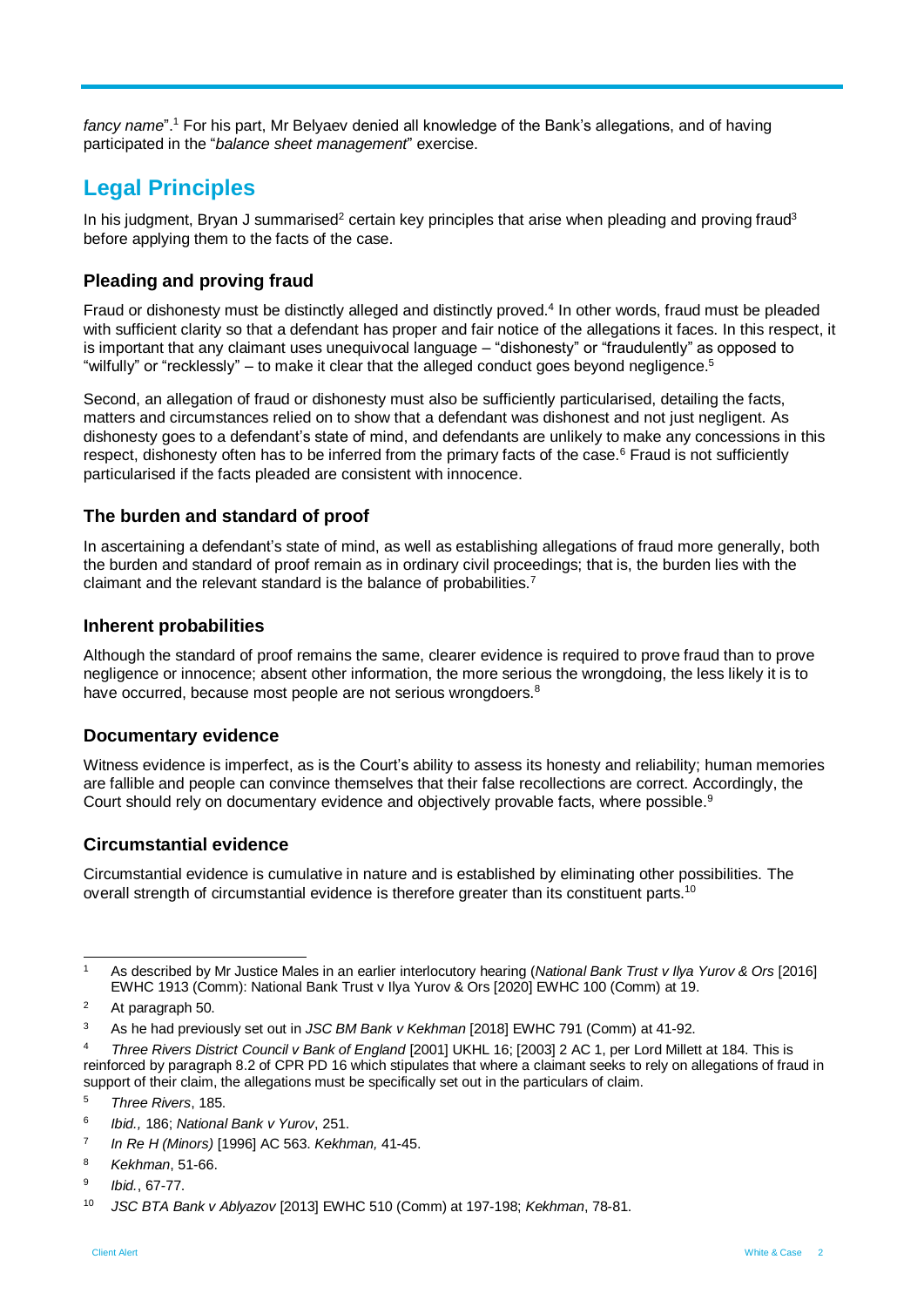#### **Hearsay evidence**

As one would expect, the hearsay evidence of a witness who has not been cross-examined should generally be given less weight than the evidence of a witness that has been tested in Court through crossexamination.<sup>11</sup>

#### **Challenging a witness' evidence**

If a party wishes to submit that any part of a witness' evidence should be rejected by the Court, that party should challenge that evidence in cross-examination to afford the witness the opportunity to address any contradiction or difficulties with that evidence.<sup>12</sup>

## **The High Court Decision**

Applying these principles, Mr Justice Bryan found that the Shareholders were "*self-evidently*" acting dishonestly and in bad faith in relation to Bank's loans, which had been funnelled through an opaque web of offshore companies before ending up in their own family trusts.<sup>13</sup> In reaching this decision, the Court found that the Shareholders were dishonest witnesses, and that their evidence was unreliable.<sup>14</sup> Mr Belyaev, in particular, was criticised for deploying witness training techniques "*to avoid, so far as possible, answering questions where he considered that a straightforward answer would be adverse to his* interests."<sup>15</sup> In contrast, the documentary evidence showed the Shareholders receiving structure charts, signing numerous documents and facilitating the transfer of assets from the Bank into their family trusts. <sup>16</sup> Accordingly, the Bank was entitled to be compensated for the outstanding amounts due under the loans.

Notably, the judge held that the Bank could not rely on its allegation that certain fiduciary lending arrangements were inherently dishonest because this claim had not been positively pleaded or particularised.<sup>17</sup> This did not, however, significantly impact the Bank's claim as its primary allegations (that the Shareholders knew that the CBR had been misled and the Bank's accounts were deceptive) were deemed to have been particularised sufficiently to give the Shareholders proper and fair notice.<sup>18</sup>

### **Comment**

This case emphasises the importance of properly pleading fraud claims in the English Courts, particularly when dealing with complicated factual matrices that accompany fraud claims. The decision also offers useful guidance on how to do so. For example, allegations should be made early on in the proceedings, where possible, to give any defendant proper and fair notice. It further illustrates the primacy of documentary evidence in order to demonstrate a defendant's dishonest conduct. Finally, it contains some stark warnings against witness training and the impact it can have on a witness' credibility, particularly with respect to evasion techniques where the documentary evidence flies in the face of the witness' testimony.<sup>19</sup>

If you have any queries about this client alert or fraud claims more generally, please contact a member of White & Case London's commercial disputes team.

- <sup>13</sup> *National Bank v Yurov* at 741-745, 926-927.
- <sup>14</sup> *Ibid*., 67-69, 129-133, 173-174, 701-706.
- <sup>15</sup> *Ibid.,* 131.
- <sup>16</sup> *Ibid.,* 697-700, 706, 743.
- <sup>17</sup> *Ibid*., 264.
- <sup>18</sup> *Ibid.,* 266-269.
- <sup>19</sup> *Ibid.,* 129-131.

 $11$ <sup>11</sup> *Kekhman*, 82-88.

<sup>12</sup> *Ibid.*, 89-91.